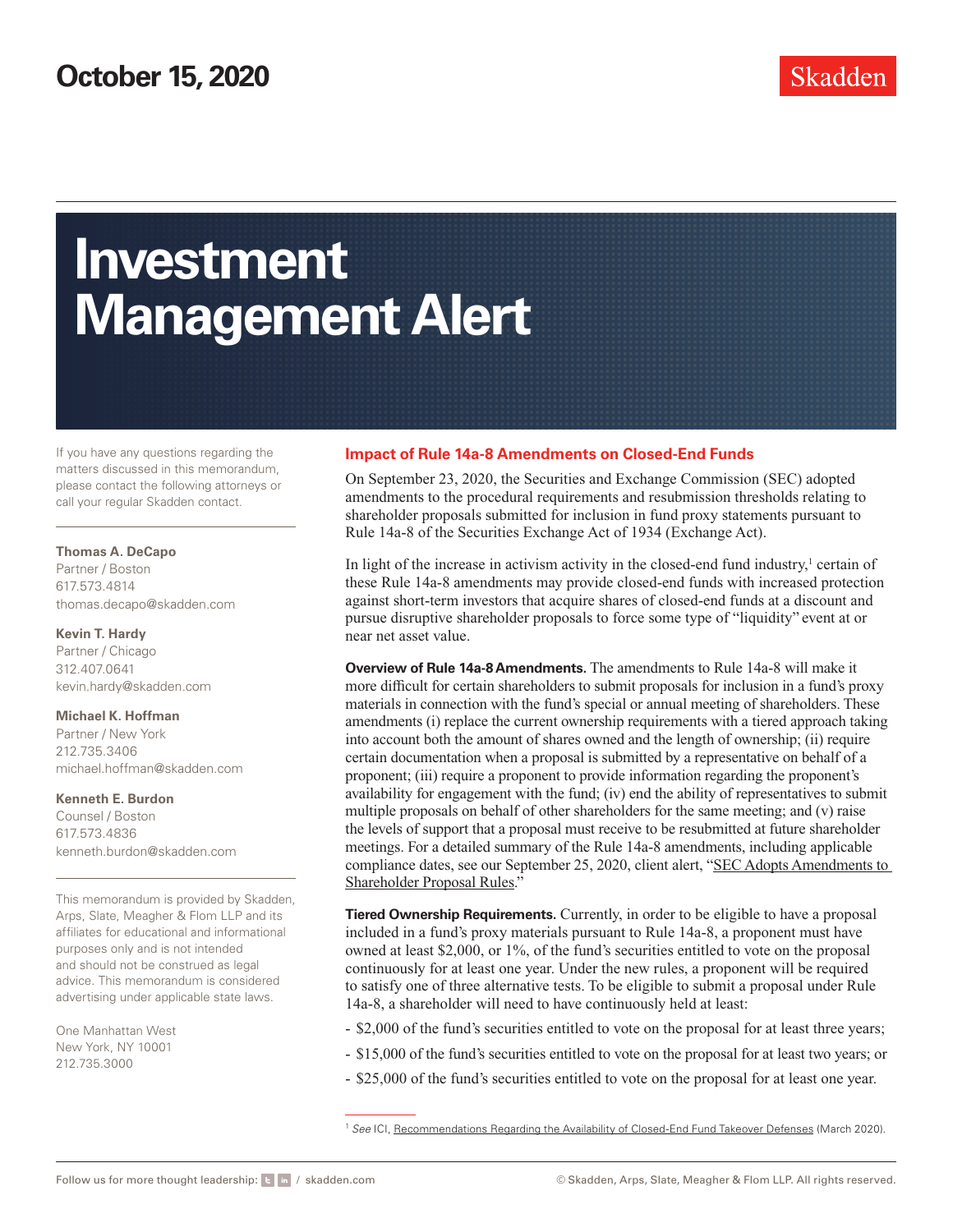## **Investment Management Alert**

The SEC eliminated the 1% test.<sup>2</sup> In addition, under the amendments, shareholders will no longer be permitted to aggregate their shares with other shareholders for the purpose of meeting the applicable minimum ownership thresholds to submit a proposal under Rule 14a-8.

Shares of closed-end funds often trade at a discount to their net asset value, which has increasingly led activist investors to target closed-end funds trading at a discount in search of short-term profits for themselves, often to the detriment of a closed-end fund's retail long-term shareholders. As discussed in the ICI Report, the vast majority of shareholder activities in the past five years have been carried out by a small, experienced group of professional activists.3 The range of direct and indirect tactics used by activists includes proxy contests and shareholder proposals seeking to replace trustees, declassification of a fund board, termination of the fund's investment advisory agreement and approval of a direct liquidity event, such as an open-ending, liquidation, substantial tender offer or a commitment to make fixed distributions irrespective of earned income. These tactics pressure funds to implement often drastic changes to fund management, investment strategies and/or capital structure that ultimately undermine the funds' broader investment mandates with minimal long-term effect on funds' share prices.<sup>4</sup>

Although the Rule 14a-8 amendments may have some deterrence effect on individual shareholders and nonprofessional dissidents, these amendments are unlikely to have much impact on professional activist investors. The Rule 14a-8 amendments may have the effect of deterring certain short-term profit-seeking activists by better aligning the interests of the shareholder proponent with those of the fund's long-term shareholders. As the SEC stated in the adopting release, "We believe having a longer holding period is particularly important if the dollar value of the ownership interest is minimal, including in terms of a company's market capitalization, and may help address concerns related to misuse of the shareholder-proposal process, while ensuring that smaller investors have access to the proxy statements of companies in

which they have a demonstrated continuing interest." However, as noted above, the vast majority of recent activist campaigns have been carried out by a small handful of activist hedge fund managers who often accumulate large positions in targeted closed-end funds in excess of the \$25,000 ownership threshold. Accordingly, these amendments are unlikely to deter professional activist investors from continuing to submit disruptive shareholder proposals using the Rule 14a-8 process.

**Resubmission Thresholds.** Rule 14a-8(i) provides 13 bases upon which a fund can exclude a shareholder proposal. Rule 14a-8(i)(12) currently provides a basis for exclusion of a proposal if the fund addresses substantially the same subject matter as a proposal or proposals included in the fund's proxy materials within the preceding five years. In order for the exclusion to apply, the most recent vote must have occurred within the preceding three years and the proposal must have received less than 3, 6 or 10% of votes cast if voted on once, twice, or three or more times, respectively.

The amendments will increase the level of shareholder support that a proposal must receive to be eligible for resubmission. A proposal dealing with substantially the same subject matter as a previous proposal or proposals included in the fund's proxy materials within the preceding five years may be excluded under the amended rules if the most recent vote was within the preceding three years and was:

- Less than 5% of the votes cast if previously voted on once;
- Less than 15% of the votes cast if voted on twice; and
- Less than 25% of the votes cast if voted on three or more times.

These amendments to the resubmission thresholds will likely decrease the number of resubmissions by activist investors and reduce the associated burdens of addressing such resubmissions on the funds and their shareholders. The SEC, however, did not adopt changes to the vote-counting methodology for resubmissions recommended by certain commenters. These amendments therefore do not fully address the unique concerns of closed-end funds and their investors, including closed-end funds' continued struggle with low shareholder turnout. The "votes cast" standard, which discounts shareholders who have chosen not to vote, may not reflect "meaningful support" for a shareholder proposal by the fund's broader shareholder base. It remains to be determined how much of an impact these increases to the resubmission thresholds will have on resubmissions to closed-end funds by professional activist investors.

 $2$  The SEC noted in the adopting release that it had proposed eliminating the 1% test because this test has not generally been utilized and the vast majority of shareholders who use Rule 14a-8 do not hold 1% or more of a company's shares.

<sup>&</sup>lt;sup>3</sup> See id. The ICI noted in its report that "[a]ccording to a survey distributed to ICI members on closed-end funds ... 85 percent of shareholder proposals or proxy contests in the past five years for survey participants were from just four shareholders. ICI received data on 48 shareholder proposals from 17 respondents representing 69 percent of closed-end fund assets and 62 percent of the total number of closed-end funds."

<sup>4</sup> *See id.* for a discussion of the negative effect of activist campaigns on closedend funds and long-term shareholders.